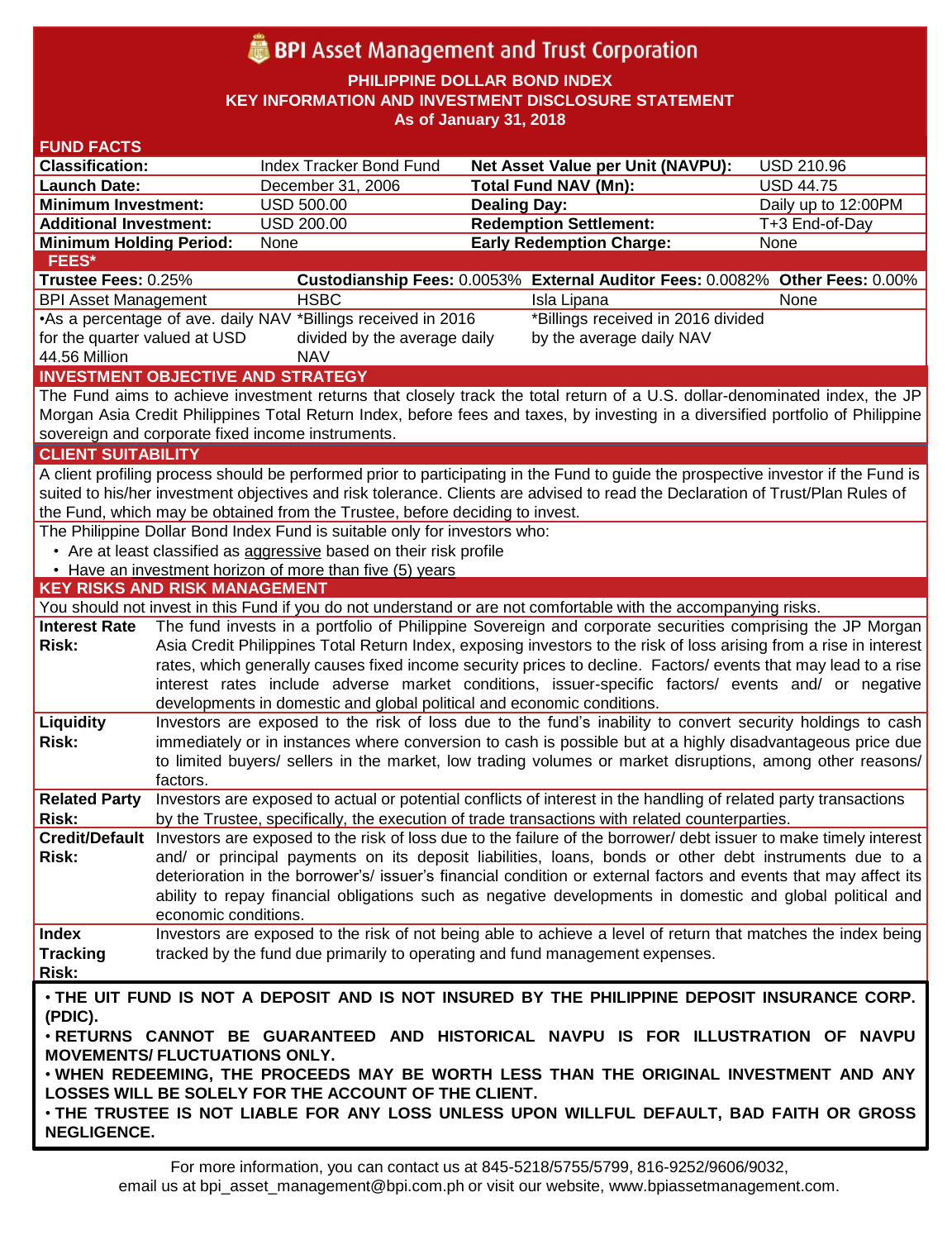# **FUND PERFORMANCE AND STATISTICS AS OF JANUARY 31, 2018**

(Purely for reference purposes and is not a guarantee of future results)

**NAVPU GRAPH** 230 Benchmark\* **Norway**  210 Fund 190 170 150 Jan-13 Jan-14 Jan-15 Jan-16 Jan-17 Jan-18

**Fund -0.97 -0.64 -0.09 3.66 8.46 110.96 Benchmark** -0.98 -0.54 0.06 4.20 10.30 120.76

\*Benchmark is the JP Morgan Asia Credit Philippines Total Return

**Fund 3.66 2.78 2.74 5.25 3.64 6.96 Benchmark** 4.20 3.32 3.32 5.87 4.16 7.40

**Fund -0.97 5.85 2.96 3.41 10.75 -5.23 Benchmark** -0.98 6.36 3.53 3.97 11.47 -5.10

**1 mo 3 mo 6 mo 1YR 3YRS S.I.<sup>2</sup>**

**1YR 2YRS 3YRS 4YRS 5YRS S.I.**

**2017 2017 2016 2015 2014 2013**

| <b>NAVPU over the past 12 months</b>   |        |  |  |  |  |
|----------------------------------------|--------|--|--|--|--|
| Highest                                | 214.50 |  |  |  |  |
| Lowest                                 | 203.05 |  |  |  |  |
| <b>STATISTICS</b>                      |        |  |  |  |  |
| <b>Weighted Ave Duration (Yrs)</b>     | 6.88   |  |  |  |  |
| Volatility, Past 1 Year (%) 3          | 2.35   |  |  |  |  |
| Port. Weighted Yield to Maturity (%)   | 3.53   |  |  |  |  |
| <b>Current Number of Holdings</b>      | 46     |  |  |  |  |
| Tracking Error (3-Yr) <sup>4</sup> (%) | 0.42   |  |  |  |  |

<sup>1</sup>Returns are net of fees.

<sup>2</sup>Since Inception

<sup>3</sup>Measures the degree to which the Fund fluctuates vis-à-vis its average return over a period of time.

<sup>4</sup>Measure of deviation between the Fund's return and benchmark returns. A lower number means the Fund's return is closely aligned with the benchmark. 5 Includes accrued income, investment securities purchased, accrued expenses, etc.

\*Declaration of Trust is available upon request through branch of account.

**TOP TEN HOLDINGS Name Maturity % of Fund** RoP Bonds 2/2/2030 9.95 RoP Bonds 1/14/2031 7.72 RoP Bonds 3/16/2025 6.99 RoP Bonds 1/20/2040 6.00 RoP Bonds 1/15/2021 5.75 RoP Bonds 2/2/2042 5.26 RoP Bonds 1/21/2024 4.88 RoP Bonds 10/23/2034 4.24 RoP Bonds 1/15/2032 3.92 SM Investments Corp 6/10/2024 3.08 **PORTFOLIO COMPOSITION Allocation % of Fund** Government 64.80 Corporates 33.09 Cash 0.25 Time deposits and money market 1.45 Other receivables – net of liabilities<sup>5</sup> 0.41 **Maturity Profile** Cash and Less than 1 Year 3.14 Between 1 and 3 Years 18.57 Between 3 and 5 Years 10.16 Between 5 and 7 Years 16.85 Between 7 and 10 Years 10.10 More than 10 Years 41.18

### **RELATED PARTY TRANSACTIONS\***

**CUMULATIVE PERFORMANCE (%) <sup>1</sup>**

Index

**ANNUALIZED PERFORMANCE (%) <sup>1</sup>**

**CALENDAR YEAR PERFORMANCE (%) <sup>1</sup>**

The Fund has investments and trade transactions with BPI Asset Management and Trust Corporation (BPI AMTC):

Ayala Corporation - USD 0.50 million; Bank of the Philippine Islands - USD 0.65 million

Investments in the said outlets were approved by the BPI AMTC's Board of Directors. Likewise, all related party transactions are conducted on an arm's length and best execution basis and within established limits.

\* Related party in accordance with BPI AMTC's internal policy.